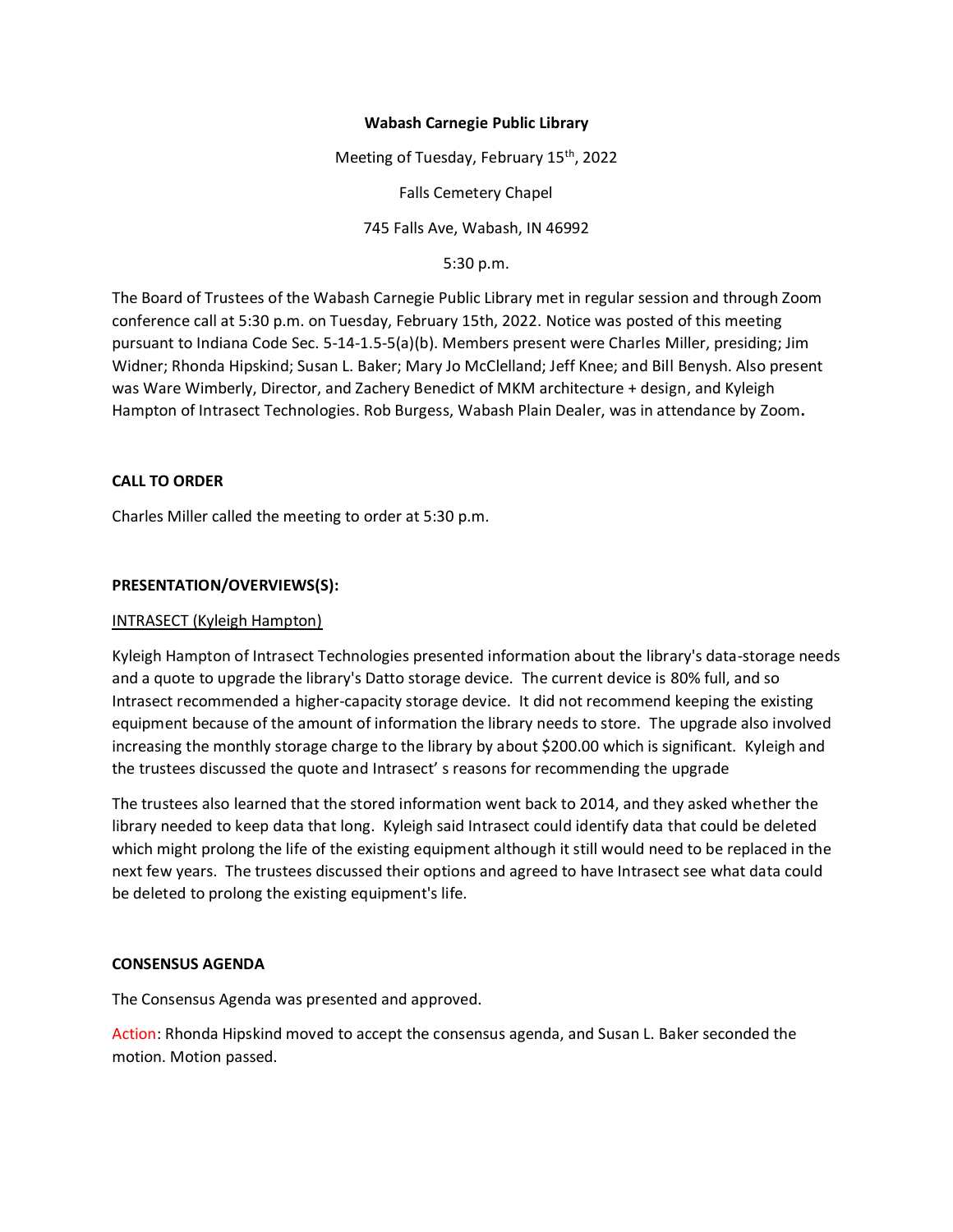*Board of Trustees – Minutes, February 15th, 2022. p. 2*

## **PRESIDENT'S REPORT**

No report.

## **COMMITTEE REPORT**

## Park Department

Usage agreement for ballfields was updated.

### **OLD BUSINESS**

# Disc Cleaner Quote

The trustees and Ware reviewed the disc cleaner quote after additional information about DVD and CD usage was presented. The purpose of the cleaner is to buff out scratches in CDs and DVDs to extend their life spans and reduce replacement costs. The trustees discussed these factors and agreed to buy a new one.

Action: Rhonda Hipskind moved that the library purchase a new disc cleaner, and Bill Benysh seconded. Motion passed.

### **NEW BUSINESS**

# Expansion and Renovation project bids

Zach Benedict of MKM Architecture & Design, the trustees, and Ware reviewed the four bids for renovation and expansion that were received during the public meeting held on February 9, 2022. The lowest base bid was \$3,865,972.00 and the highest was \$4,587,000.00; with additions, the lowest bid became \$4,529,000.00 and the highest became \$5,323,000.00. Everyone expected the bids to be higher than the architect's original projection, but no one expected them to be that much higher. MKM recommended that the trustees reject all of the bids which they did.

Action: Bill Benysh moved, and Rhonda Hipskind seconded the motion to reject all four bids. Motion passed.

Following that, the trustees discussed their two options going forward. The first is to seek approval of a bond to bridge the gap between what the trustees were willing to spend from the library's reserves and the remaining cost of the project. The other is to renovate the existing building now and expand it sometime in the coming years. The trustees agreed that they should investigate the possibility of a bond before deciding on only renovating the building. The trustees agreed they would spend \$2,200,000.00, to be taken from the Library Improvement Reserve Fund (LIRF) and the BettieB Wimberly Gift Fund. Zach Benedict will contact Baker Tilly immediately to look into a bond for the library. The elevator modernization project still is scheduled to be completed in 2022.